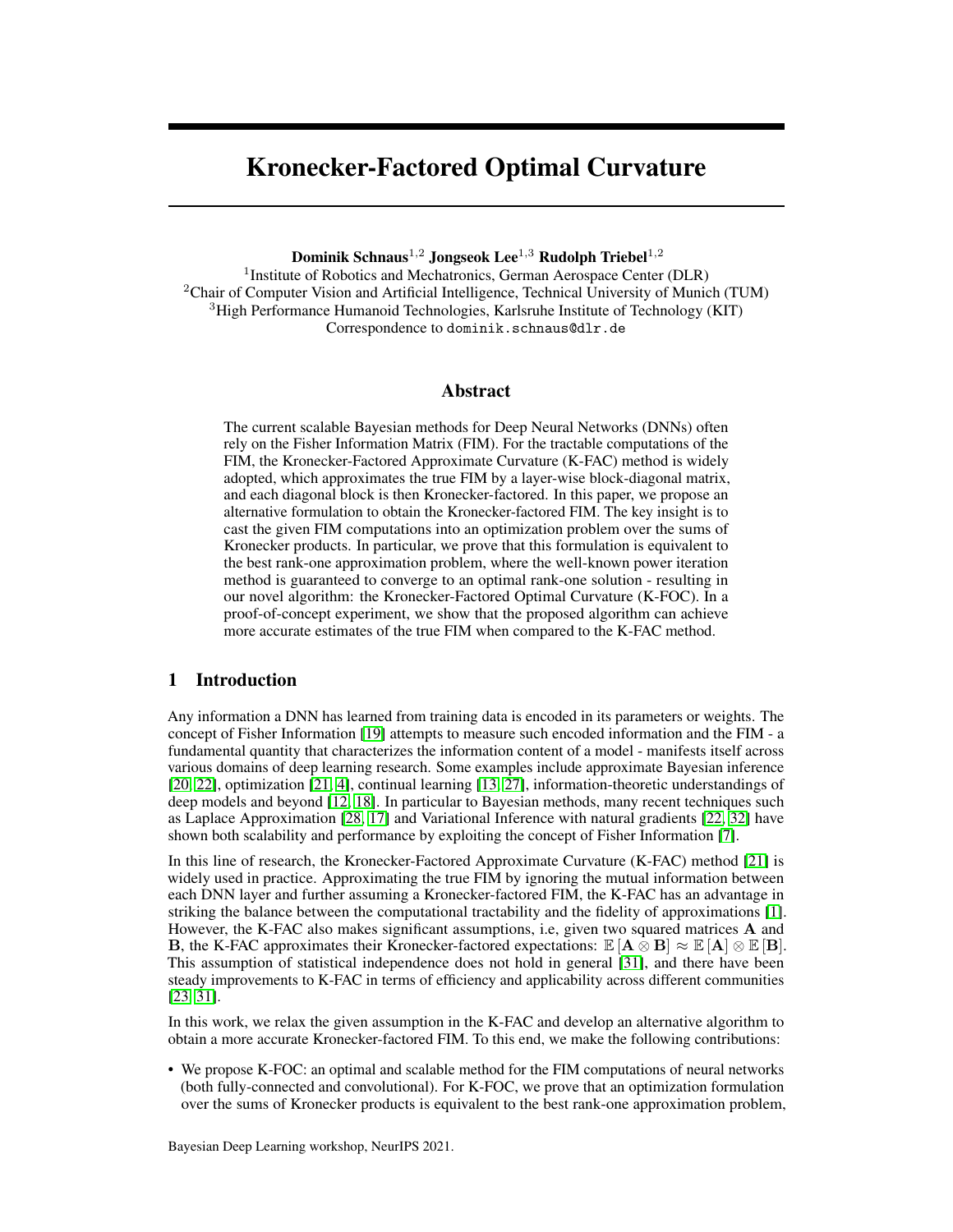and propose the power iteration method as a solution. The proof of convergence is also provided in the paper.

• We empirically show that the proposed method can be more accurate than the K-FAC. The analysis of computational complexities is also detailed, with which, we outline two different versions of K-FOC that exhibit a trade-off between approximation quality and memory consumption.

In the context of continual learning for recurrent neural networks, the recent work of Kao et al. [\[11\]](#page-8-9) pioneers the K-FAC method as an optimization problem over the sums of Kronecker products. However, Kao et al. [\[11\]](#page-8-9) rely on solvers that are cubic in cost (for example, QR and singular value decomposition) which can be prohibitively too expensive for DNN parameter space, especially for convolutional layers. In this sense, our method presents for the first time to our knowledge, a scalable algorithm that imposes the K-FAC method as an optimization problem. With this, we hope to augment the FIM-based Bayesian methods for DNNs [\[5,](#page-7-3) [29,](#page-9-4) [14,](#page-8-10) [25\]](#page-9-5).

# 2 Background and Notation

In this section, we introduce our notations on DNNs and provide background on the K-FAC method.

Preliminaries on Neural Networks. In this work, we adapt the notation of Grosse and Martens [\[8\]](#page-8-11) as follows. For defining a DNN generally, we consider a layered architecture each consisting of a parameterized function  $\phi_l$  followed by a non-linear activation function  $\sigma_l$ :

$$
\mathbf{s}^l = \phi_l(\mathbf{a}^{l-1}) \quad \text{and} \quad \mathbf{a}^l = \sigma_l(\mathbf{s}^l), \tag{1}
$$

for layer  $l \in [L] := \{1, \ldots, L\}$ , *pre-activations*  $s^l$  and *activations*  $a^l$ . In the following, we consider one specific layer  $l \in [L]$ . For this, we drop the layer index l and define the corresponding preactivation as  $\mathbf{s} := \mathbf{s}^l$  and the activation from the previous layer as  $\mathbf{a} := \mathbf{a}^{l-1}$ .

For the parameterized function  $\phi$ , we investigate both the fully-connected and the convolutional layers. Firstly, a fully-connected layer is a matrix multiplication on the previous activation, *i.e*.

$$
\phi(\mathbf{a}) = \mathbf{W} \begin{pmatrix} \mathbf{a} \\ 1 \end{pmatrix} =: \mathbf{W}\bar{\mathbf{a}},\tag{2}
$$

where the activations and pre-activations are vectors,  $\mathbf{s} \in \mathbb{R}^{d_l}$ ,  $\mathbf{a} \in \mathbb{R}^{d_{l-1}}$ , and the weight matrix contains the bias in the last column  $\mathbf{W} \in \mathbb{R}^{d_l \times (d_{l-1}+1)}$ . On the other hand, convolutional layers are linear transformations on tensors with weight sharing among the spatial positions. To ease the notation, we use a multi-index notation for the spatial position, *i.e.*  $\mathbf{s}_{k,(i,j)} := \mathbf{s}_{k,i,j}$  for the pre-activation  $\mathbf{s} \in \mathbb{R}^{c_l \times h_l \times w_l}$ . Similarly, the activation is also a three-tensor  $\mathbf{a} \in \mathbb{R}^{c_l-1} \times h_{l-1} \times w_{l-1}$  and we use  $\mathcal{T} = [h_l] \times [w_l]$  as the set of spatial positions. The weight is a four-tensor  $\mathbf{W} \in \mathbb{R}^{c_l \times c_{l-1} \times h_l^{\Delta} \times w_l^{\Delta}}$ with corresponding spatial positions  $\Delta = [h_l^{\Delta}] \times [w_l^{\Delta}]$ . Then the convolutional layer is defined as:

$$
\phi(\mathbf{a})_{k,\mathbf{t}} = \mathbf{b}_k + \sum_{k'=1}^{c_{l-1}} \sum_{\delta \in \Delta} \mathbf{W}_{k,k',\delta} \mathbf{a}_{k',\zeta(\mathbf{t},\delta)} \tag{3}
$$

with the index function  $\zeta(t, \delta) = (t - 1) \odot r - p + \delta$  using stride  $r \in \mathbb{N}^2$ , padding  $p \in \mathbb{N}^2$  and  $\odot$ to denote the Hadamard product. We define  $a_{k',t'} := 0$  if  $t' \notin [h_{l-1}] \times [w_{l-1}]$ . By transforming the activations into a  $|T| \times (c_{l-1}|\Delta| + 1)$ -sized matrix  $\hat{\mathbf{a}}$  where row t is defined by the row-vector

$$
\hat{\mathbf{a}}_{\mathbf{t}} = \text{vec}((\mathbf{a}_{k',\zeta(\mathbf{t},\delta)})_{k' \in [c_{l-1}],\delta \in \Delta}, 1)^{T}
$$
(4)

and the weight into an  $c_l \times (c_{l-1}|\Delta| + 1)$ -sized matrix  $\hat{\bf W}$  by the vectorization of the last three dimensions and appending of the bias vector to the last row, the layer is equivalent to the matrix product: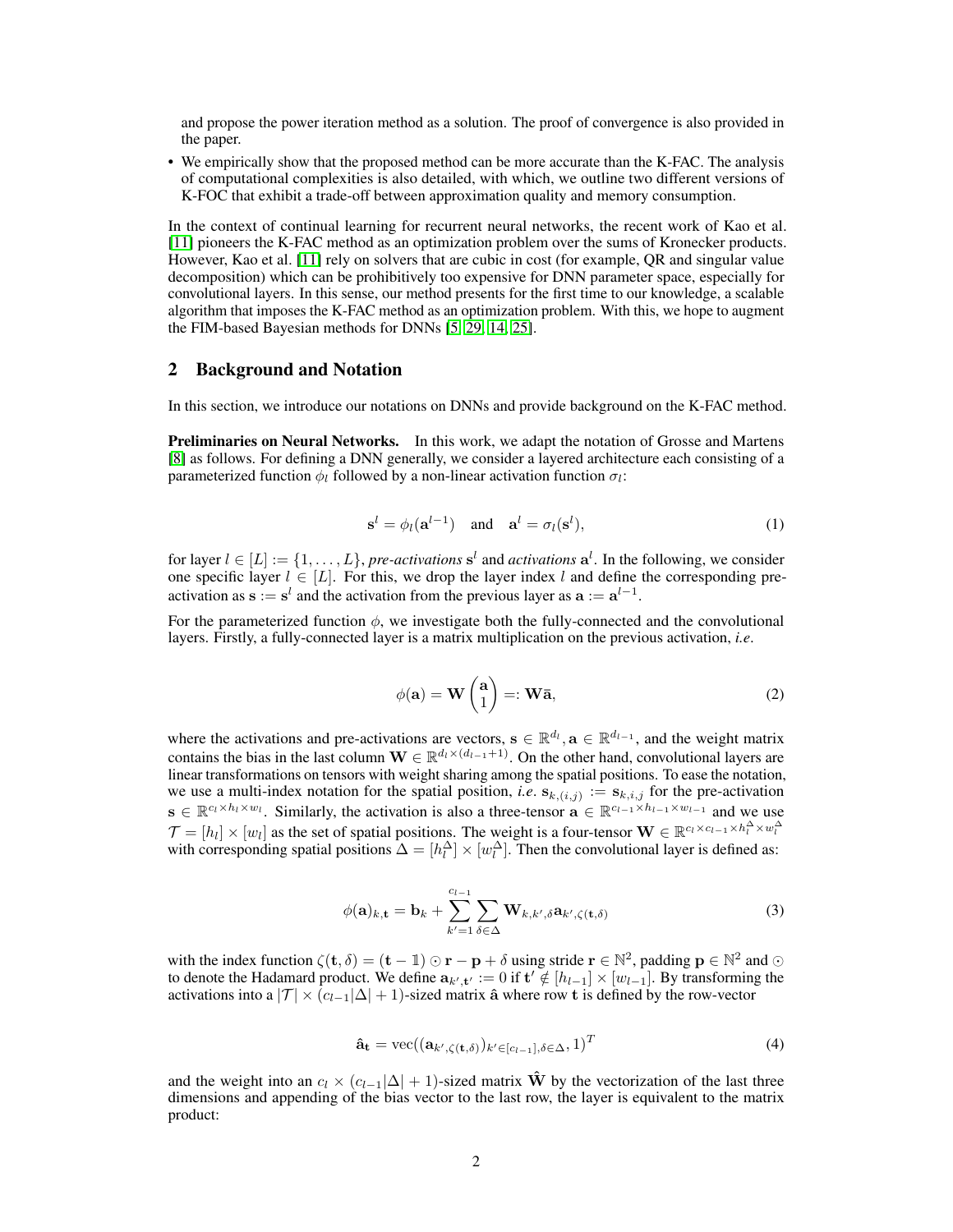$$
\hat{\mathbf{s}} = \hat{\mathbf{a}}(\hat{\mathbf{W}})^T. \tag{5}
$$

In contrast to Martens and Grosse [\[21\]](#page-8-3), we use row vectorization (consistent with PyTorch [\[24\]](#page-8-12)).

Kronecker-Factored Approximate Curvature. Having defined a DNN, we now describe the K-FAC [\[8\]](#page-8-11), which is a popular method to compute the FIM of neural networks. Consider a conditional probability density  $p(\mathbf{y}|\mathbf{x}, \theta)$  given by a neural network with the weight-vector  $\theta = \text{vec}((\mathbf{W}^l)_{l \in [L]})$ , where  $W<sup>l</sup>$  is the weight matrix corresponding to layer *l*. Then the FIM is defined as

$$
\mathbf{F} = \mathbb{E}_{\mathbf{x} \sim Q_x} \mathbb{E}_{\mathbf{y} \sim p(\cdot | \mathbf{x}, \theta)} \left[ \frac{d \ln p(\mathbf{y} | \mathbf{x}, \theta)}{d \theta} \frac{d \ln p(\mathbf{y} | \mathbf{x}, \theta)}{d \theta}^T \right],
$$
(6)

with the unknown data distribution  $Q_x$  [\[21\]](#page-8-3). This is usually approximated with the empirical distribution over the training data  $\hat{Q}_x$  and it is computed over batches  $B_p = ((\mathbf{x}_k^p, \mathbf{y}_k^p))_{k=1}^{K_p}$  with  $\mathbf{x} \sim \hat{Q}_x$  and  $\mathbf{y} \sim p(\cdot|\mathbf{x}, \theta)$  for  $p \in [P]$ . For the sake of an easier notation, we write  $\mathbb E$  instead of  $\mathbb{E}_{\mathbf{x}\sim Q_x}\mathbb{E}_{\mathbf{y}\sim p(\cdot|\mathbf{x},\theta)}$  and  $\mathcal{D}\cdot = \frac{d\ln p(\mathbf{y}|\mathbf{x},\theta)}{d\cdot}$  $\frac{(\mathbf{y}|\mathbf{x}, \theta)}{d}$  for the derivative of the log-likelihood in the following.

The full FIM and even a block-diagonal approximation without correlations between different layers are usually not feasible to store or compute for modern neural networks [\[21\]](#page-8-3). Common approximations of the block-diagonal form are by a diagonal or a Kronecker-factored matrix. The second approximation comes from the fact that for a single sample, the FIM is the sum of Kroneckerfactored matrices. For fully-connected layers, the derivative after the weight matrix can be computed as  $\mathcal{D}\mathbf{W} = \mathcal{D}\mathbf{s}(\mathbf{\bar{a}})^T$ . With this, the block of the FIM corresponding to layer l is given by

<span id="page-2-0"></span>
$$
\mathbf{F}_l = \mathbb{E}[\mathcal{D}\mathbf{s}(\mathcal{D}\mathbf{s})^T \otimes \mathbf{\bar{a}}(\mathbf{\bar{a}})^T]. \tag{7}
$$

As convolutional layers share the weight tensor among the spatial positions, the derivative is a sum of outer products:  $\mathcal{D}\mathbf{\hat{W}}_{i,k} = \sum_{\mathbf{t}\in\mathcal{T}}\mathcal{D}\mathbf{s}_{\mathbf{t},i}\mathbf{\hat{a}}_{\mathbf{t},k}.$  Therefore, the FIM block for layer  $l$  can be formulated as

$$
\mathbf{F}_{l} = \mathbb{E}[\sum_{\mathbf{t}\in\mathcal{T}}\sum_{\mathbf{t}'\in\mathcal{T}}\mathcal{D}\mathbf{s}_{\mathbf{t}}(\mathcal{D}\mathbf{s})_{\mathbf{t}'}^{T} \otimes \hat{\mathbf{a}}_{\mathbf{t}}(\hat{\mathbf{a}}_{\mathbf{t}'})^{T}].
$$
\n(8)

The K-FAC [\[21,](#page-8-3) [8\]](#page-8-11) approximates this FIM of a fully-connected layer and a convolutional layer by

$$
\mathbf{F}_l \approx \mathbb{E}[\mathcal{D}\mathbf{s}(\mathcal{D}\mathbf{s})^T] \otimes \mathbb{E}[\mathbf{\bar{a}}(\mathbf{\bar{a}})^T]
$$
 and  $\mathbf{F}_l \approx \mathbb{E}[(\mathcal{D}\mathbf{s})^T \mathcal{D}\mathbf{s}] \otimes \frac{1}{|\mathcal{T}|} \mathbb{E}[(\mathbf{\hat{a}})^T \mathbf{\hat{a}}],$  (9)

respectively. This herein estimation of the expectation of the Kronecker product by the Kronecker product of the expectation is used to leverage the benefits of Kronecker factorization. For example, the Kronecker factorization enables the storage of two smaller matrices rather than a prohibitively large matrix [\[21\]](#page-8-3). However, these factorizations assume that the activations and the corresponding preactivations of DNNs are statistically independent, which is usually not met in practice. Furthermore, additional assumptions like the independence of the first and second order statistics of the spatial positions are used for convolutional layers, which might impair the approximation quality of the method.

In the following, we use the superscript  $k$  to denote the correspondence of the (pre-) activation and their gradients to the sample  $(x_k^p, y_k^p) \in B_p$  for  $p \in [P]$ . Moreover, we assume the FIM to be block-diagonal.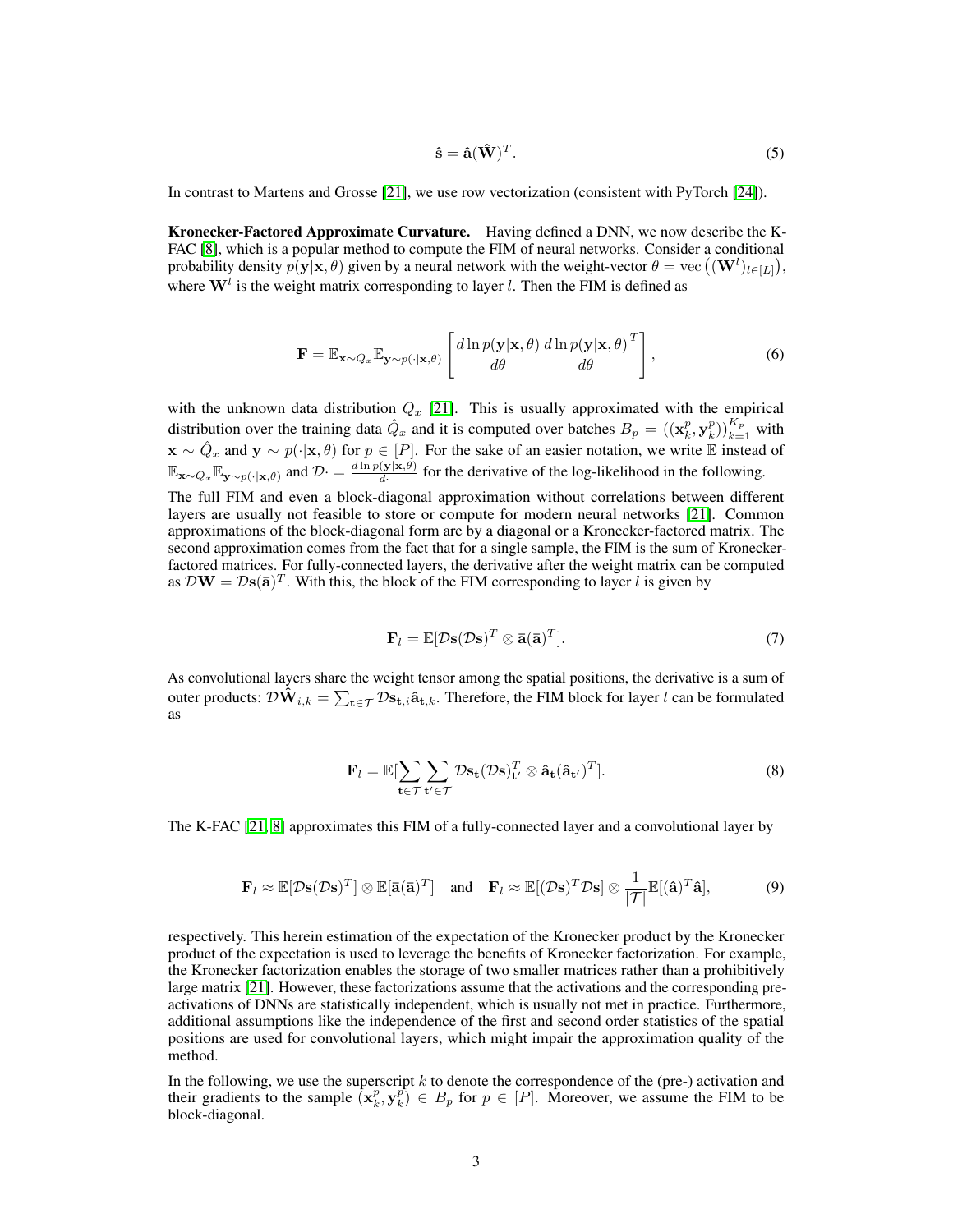# 3 The Proposed Method

Now, we present K-FOC, which is the proposed method for computing the FIM of DNNs. In this section, we first formulate the FIM computations as an optimization problem over the sums of Kronecker products, followed by its connection to the best rank-one problem and the power iteration method as its solution (section [3.1\)](#page-3-0). Then, we discuss the derived Algorithm (section [3.2\)](#page-4-0)

#### <span id="page-3-0"></span>3.1 Approximation of Sums of Kronecker Products

The FIM approximated on a batch  $B_p$  is a sum of Kronecker-factored matrices for both fully-connected and convolutional layers, namely  $\sum_{k=1}^{K_p} \mathcal{D} s^k (\mathcal{D} s^k)^T \otimes \frac{1}{K_p} \bar{a}^k (\bar{a}^k)^T$  and  $\sum_{k=1}^{K_p} \sum_{\mathbf{t}' \in \mathcal{T}} \sum_{\mathbf{t}' \in \mathcal{T}} \mathcal{D} \mathbf{s}^k \mathbf{t} (\mathcal{D} \mathbf{s}^k) \mathbf{t}' \otimes \frac{1}{K_p} \hat{\mathbf{a}}^k \mathbf{t} (\hat{\mathbf{a}}^k \mathbf{t}')^T$ . The resulting approximation of the FIM is in general not Kronecker-factored. Nonetheless, a Kronecker-factored approximation brings many advantages like low memory consumption, easy computations of the inverse, and a fast sampling from the corresponding matrix variate distribution [\[21\]](#page-8-3). Hence, we aim to find Kronecker-factors that better approximate the FIM. This boils down to approximating a sum of Kronecker-factored matrices (similar to Kao et al. [\[11\]](#page-8-9)) by one Kronecker-factored matrix, *i.e.* for  $M, N, K \in \mathbb{N}$ ,  $\mathbf{L}^k \in \mathbb{R}^{M \times M}$ and  $\mathbf{R}^k \in \mathbb{R}^{N \times N}$  for  $k \in [K]$  we aim to find:

$$
\hat{\mathbf{L}}, \hat{\mathbf{R}} \in \underset{\mathbf{L} \in \mathbb{R}^{M \times M}, \mathbf{R} \in \mathbb{R}^{N \times N}}{\arg \min} \|\sum_{k=1}^{K} \mathbf{L}^{k} \otimes \mathbf{R}^{k} - \mathbf{L} \otimes \mathbf{R} \|_{F}.
$$
\n(10)

In general, a solution of equation [10](#page-3-1) is not unique. This can be seen by scaling the left factor  $\hat{L}$  by  $\alpha \neq 0$  and  $\hat{\mathbf{R}}$  by  $\frac{1}{\alpha}$ . Thus, in the following, we additionally assume that  $\hat{\mathbf{L}}$  is normalized,  $\|\hat{\mathbf{L}}\|_F = 1$ . The choice that  $\hat{L}$  is normalized is arbitrary and one could achieve all results presented in this work when instead  $\hat{R}$  would be normalized. As it turns out, the problem is equivalent to a rank-one approximation as proven in the lemma below.

<span id="page-3-3"></span>**Lemma 3.1.** *Let*  $M, N, K \in \mathbb{N}$ ,  $\mathbf{L}^k \in \mathbb{R}^{M \times M}$  and  $\mathbf{R}^k \in \mathbb{R}^{N \times N}$  for  $k \in [K]$ . Then

$$
\|\sum_{k=1}^{K} \mathbf{L}^{k} \otimes \mathbf{R}^{k} - \mathbf{L} \otimes \mathbf{R}\|_{F} = \|\sum_{k=1}^{K} \text{vec}(\mathbf{L}^{k}) \text{vec}(\mathbf{R}^{k})^{T} - \text{vec}(\mathbf{L}) \text{vec}(\mathbf{R})^{T}\|_{F}.
$$
 (11)

*Proof.* See Appendix [A.1.](#page-10-0)

<span id="page-3-5"></span><span id="page-3-4"></span><span id="page-3-1"></span> $\Box$ 

Therefore, one can use the power method to solve this problem. Nonetheless, each step of the plain power method consists of a matrix multiplication with an  $M^2 \times N^2$ -sized matrix, which is in general not feasible for layers of modern neural networks. The complexity can be reduced by utilizing that the matrix is a sum of few rank-one matrices. This is shown in Algorithm [1.](#page-4-1) With this, the convergence properties of the power method are achieved with a computational complexity of  $\mathcal{O}(n^{max}K(N^2 + M^2))$ . Also, only  $\mathcal{O}(K(N^2 + M^2))$  memory is needed. Here, we assume that a matrix multiplication **AB** for  $A \in \mathbb{R}^{m \times n}$  and  $B \in \mathbb{R}^{n \times k}$  has the complexity  $\mathcal{O}(mnk)$  while a Hadamard product  $\mathbf{A} \odot \mathbf{C}$  for  $\mathbf{C} \in \mathbb{R}^{m \times n}$  can be computed in  $\mathcal{O}(mn)$ . The correctness of Algorithm [1](#page-4-1) is shown in Lemma [3.2.](#page-3-2)

<span id="page-3-2"></span>**Lemma 3.2.** Let  $\mathbf{A} = \sum_{k=1}^{K}$  vec $(\mathbf{L}^{k})$  vec $(\mathbf{R}^{k})^{T}$  and  $\mathbf{A} = \sum_{i=1}^{r} \sigma_{i} \mathbf{u}_{i} \mathbf{v}_{i}^{T}$  be its singular value *decomposition with*  $\sigma_1 \geq \sigma_2 \geq \cdots \geq \sigma_r > 0$  and  $\mathbf{u}_i^T \mathbf{u}_j = \overline{\mathbf{v}_i^T} \mathbf{v}_j = \mathbb{1}[i = j]$ . Then there is a *solution of equation [10](#page-3-1) with*

$$
\text{vec}(\hat{\mathbf{L}}) = \mathbf{u}_1, \text{vec}(\hat{\mathbf{R}}) = \sigma_1 \mathbf{v}_1.
$$
 (12)

*If*  $\sigma_1 > \sigma_2$ , the solution is unique up to changing the sign of both factors and Algorithm [1](#page-4-1) converges *almost surely to this solution.*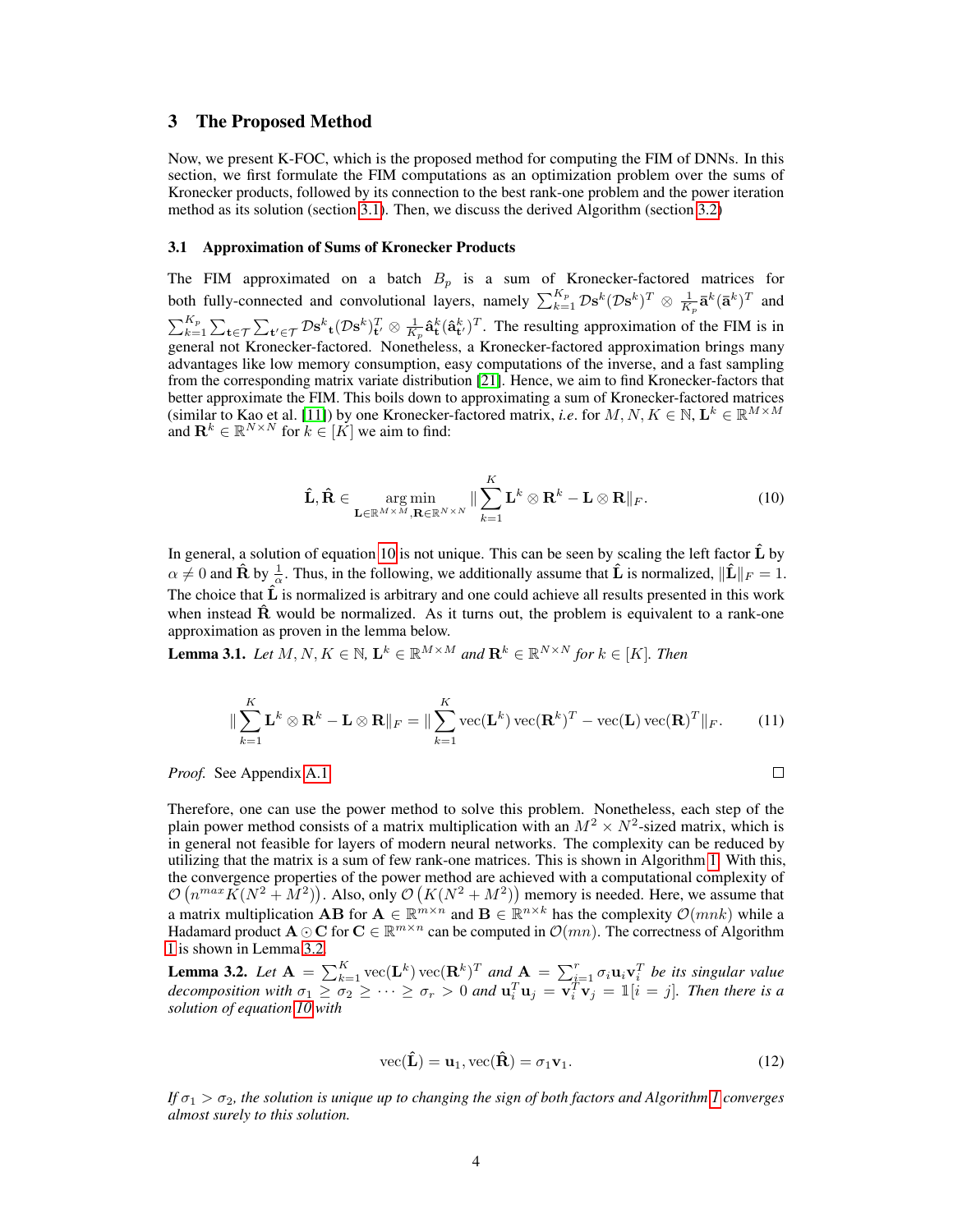*Remark.* Lemma [3.2](#page-3-2) shows that algorithm [1](#page-4-1) is equivalent to the power method for the corresponding best rank-one problem. Therefore, convergence rates and error bounds are directly inherited from the power method, see *e.g*. [\[26\]](#page-9-6).

<span id="page-4-3"></span><span id="page-4-1"></span>

| <b>Algorithm 1:</b> Power method for sums of Kronecker products                                                                                                                |                                                                                                                                       |                                       |                                                                             |                                                     |  |  |  |  |  |  |  |
|--------------------------------------------------------------------------------------------------------------------------------------------------------------------------------|---------------------------------------------------------------------------------------------------------------------------------------|---------------------------------------|-----------------------------------------------------------------------------|-----------------------------------------------------|--|--|--|--|--|--|--|
|                                                                                                                                                                                | $(L^k)_{k \in [K]}$ left matrices                                                                                                     |                                       |                                                                             |                                                     |  |  |  |  |  |  |  |
|                                                                                                                                                                                | <b>input</b> : $(\mathbf{R}^k)_{k \in [K]}$ right matrices<br>$n^{max} = 100$ maximal number of steps                                 |                                       |                                                                             |                                                     |  |  |  |  |  |  |  |
|                                                                                                                                                                                |                                                                                                                                       |                                       |                                                                             |                                                     |  |  |  |  |  |  |  |
|                                                                                                                                                                                |                                                                                                                                       | $\delta = 10^{-5}$ stopping precision |                                                                             |                                                     |  |  |  |  |  |  |  |
| <b>output:</b> $\hat{\mathbf{L}}, \hat{\mathbf{R}} \in \arg\min_{\mathbf{L}, \mathbf{R}} \ \sum_{k=1}^K \mathbf{L}^k \otimes \mathbf{R}^k - \mathbf{L} \otimes \mathbf{R}\ _F$ |                                                                                                                                       |                                       |                                                                             |                                                     |  |  |  |  |  |  |  |
| 1 function kronecker_power_method( $(\mathbf{L}^k)_{k \in [K]}, (\mathbf{R}^k)_{k \in [K]})$                                                                                   |                                                                                                                                       |                                       |                                                                             |                                                     |  |  |  |  |  |  |  |
| $\overline{2}$                                                                                                                                                                 | $vec(\{\mathbf{L}}^{(0)}) \leftarrow \mathcal{N}(\mathbf{0}, \mathbf{I})$                                                             |                                       | $\triangleright$ standard normal initialization of $\bar{\mathbf{L}}^{(0)}$ |                                                     |  |  |  |  |  |  |  |
|                                                                                                                                                                                | $\mathbf{L}^{(0)} \leftarrow \frac{\bar{\mathbf{L}}^{(0)}}{\ \bar{\mathbf{L}}^{(0)}\ _F}$                                             |                                       |                                                                             | $\triangleright$ normalize $\bar{\mathbf{L}}^{(0)}$ |  |  |  |  |  |  |  |
| $\overline{\mathbf{4}}$                                                                                                                                                        | for $n \in n^{max}$ do                                                                                                                |                                       |                                                                             |                                                     |  |  |  |  |  |  |  |
| 5                                                                                                                                                                              | $\bar{\mathbf{R}}^{(n)} \leftarrow \sum_{k=1}^{K} \langle \mathbf{L}^{k}, \mathbf{L}^{(n-1)} \rangle_{F} \mathbf{R}^{k}$              |                                       |                                                                             | $\triangleright$ first power iteration step         |  |  |  |  |  |  |  |
| 6                                                                                                                                                                              | $\mathbf{R}^{(n)} \leftarrow \frac{\bar{\mathbf{R}}^{(n)}}{\ \bar{\mathbf{R}}^{(n)}\ _F}$                                             |                                       |                                                                             | $\triangleright$ normalize $\bar{\mathbf{R}}^{(n)}$ |  |  |  |  |  |  |  |
| $\overline{7}$                                                                                                                                                                 | $\quad \quad \bar{\mathbf{L}}^{(n)} \leftarrow \sum_{k=1}^K \langle \mathbf{R}^k, \mathbf{R}^{(n)} \rangle_F \mathbf{L}^k$            |                                       |                                                                             | $\triangleright$ second power iteration step        |  |  |  |  |  |  |  |
| 8                                                                                                                                                                              | $\begin{array}{ c c c } \hline \ & {\bf L}^{(n)} \leftarrow \frac{\bar{{\bf L}}^{(n)}}{\ \bar{{\bf L}}^{(n)}\ _F} \hline \end{array}$ |                                       |                                                                             | $\triangleright$ normalize $\bar{\mathbf{L}}^{(n)}$ |  |  |  |  |  |  |  |
| $\boldsymbol{q}$                                                                                                                                                               | <b>if</b> $\ \mathbf{L}^{(n)} - \mathbf{L}^{(n-1)}\ _F < \delta$ then                                                                 |                                       |                                                                             |                                                     |  |  |  |  |  |  |  |
| 10                                                                                                                                                                             | break                                                                                                                                 |                                       |                                                                             |                                                     |  |  |  |  |  |  |  |
| 11                                                                                                                                                                             | $\hat{\mathbf{L}} \leftarrow \mathbf{L}^{(n)}$                                                                                        |                                       |                                                                             |                                                     |  |  |  |  |  |  |  |
| 12                                                                                                                                                                             | $\hat{\mathbf{R}} \leftarrow \sum_{k=1}^K \langle \mathbf{L}^k, \mathbf{L}^{(n)} \rangle_F \mathbf{R}^k$                              |                                       |                                                                             | $\triangleright$ first power iteration step         |  |  |  |  |  |  |  |

#### <span id="page-4-2"></span><span id="page-4-0"></span>3.2 Kronecker-Factored Optimal Curvature

Now, we present K-FOC for both fully-connected and convolutional layers. For fully-connected layers, one can apply Algorithm [1](#page-4-1) with  $L^k = \mathcal{D}s^k(\mathcal{D}s^k)^T$  and  $\mathbf{R}^k = \bar{\mathbf{a}}^k(\bar{\mathbf{a}}^k)^T$  for  $k \in [K_p]$ for batch  $p \in [P]$  to obtain the optimal Kronecker factors for this batch. The resulting computational complexity is  $\mathcal{O}(n^{max} K_p(d_{l-1}^2 + d_l^2))$  with a memory consumption of  $\mathcal{O}(K_p(d_{l-1}^2 + d_l^2)).$ Compared to fully-connected layers, convolutional layers involve a sum over  $|\mathcal{T}|^2 = h_l^2 w_l^2$ <br>Kronecker factors in equation [8.](#page-2-0) Hence, the complexity of directly applying Algorithm [1](#page-4-1) with  $\mathbf{L}^{k,\mathbf{t},\mathbf{t}'} = \mathcal{D}\mathbf{s}^k{}_{\mathbf{t}}(\mathcal{D}\mathbf{s}^k)^T_{\mathbf{t}'}$  and  $\mathbf{R}^{k,\mathbf{t},\mathbf{t}'} = \hat{\mathbf{a}}^k_{\mathbf{t}}(\hat{\mathbf{a}}^k_{\mathbf{t}'})^T$  would be  $\mathcal{O}\left(n^{max}K_p|\mathcal{T}|^2((c_{l-1}|\Delta|+1)^2+c_l^2)\right)$ and would use  $\mathcal{O}(K_p|\mathcal{T}|^2((c_{l-1}|\Delta|+1)^2+c_l^2))$  memory, which is usually not feasible especially for high-resolution images. To reduce the complexity, one can incorporate that each Kronecker factor is an outer product of two vectors and that the summation is over all combinations of  $t \in \mathcal{T}$  and  $t' \in \mathcal{T}$ . With this, line [7](#page-4-2) of Algorithm [1](#page-4-1) can be computed as

$$
\sum_{k=1}^{K_p} \sum_{\mathbf{t}, \mathbf{t}' \in \mathcal{T}} \langle \mathcal{D}\mathbf{s}^k_{\mathbf{t}} (\mathcal{D}\mathbf{s}^k)_{\mathbf{t}'}^T, \mathbf{L}^{(n-1)} \rangle_F \hat{\mathbf{a}}_{\mathbf{t}}^k (\hat{\mathbf{a}}_{\mathbf{t}'}^k)^T = \sum_{k=1}^{K_p} (\mathcal{D}\mathbf{s}^k)^T \hat{\mathbf{a}}^k \mathbf{L}^{(n-1)} (\hat{\mathbf{a}}^k)^T \mathcal{D}\mathbf{s}^k.
$$
 (13)

Line [5](#page-4-3) can be computed similarly. Altogether, one can pre-compute the matrix

$$
\mathbf{X}^k \leftarrow (\mathcal{D}\mathbf{s}^k)^T \hat{\mathbf{a}}^k \text{ for } k \in [K]
$$
 (14)

in advance and in each iteration, lines [5](#page-4-3) and [7](#page-4-2) can be replaced by

$$
\bar{\mathbf{R}}^{(n)} \leftarrow \sum_{k=1}^{K_p} \mathbf{X}^k \mathbf{L}^{(n-1)} (\mathbf{X}^k)^T \quad \text{and} \quad \bar{\mathbf{L}}^{(n)} \leftarrow \sum_{k=1}^{K_p} (\mathbf{X}^k)^T \mathbf{R}^{(n)} \mathbf{X}^k, \tag{15}
$$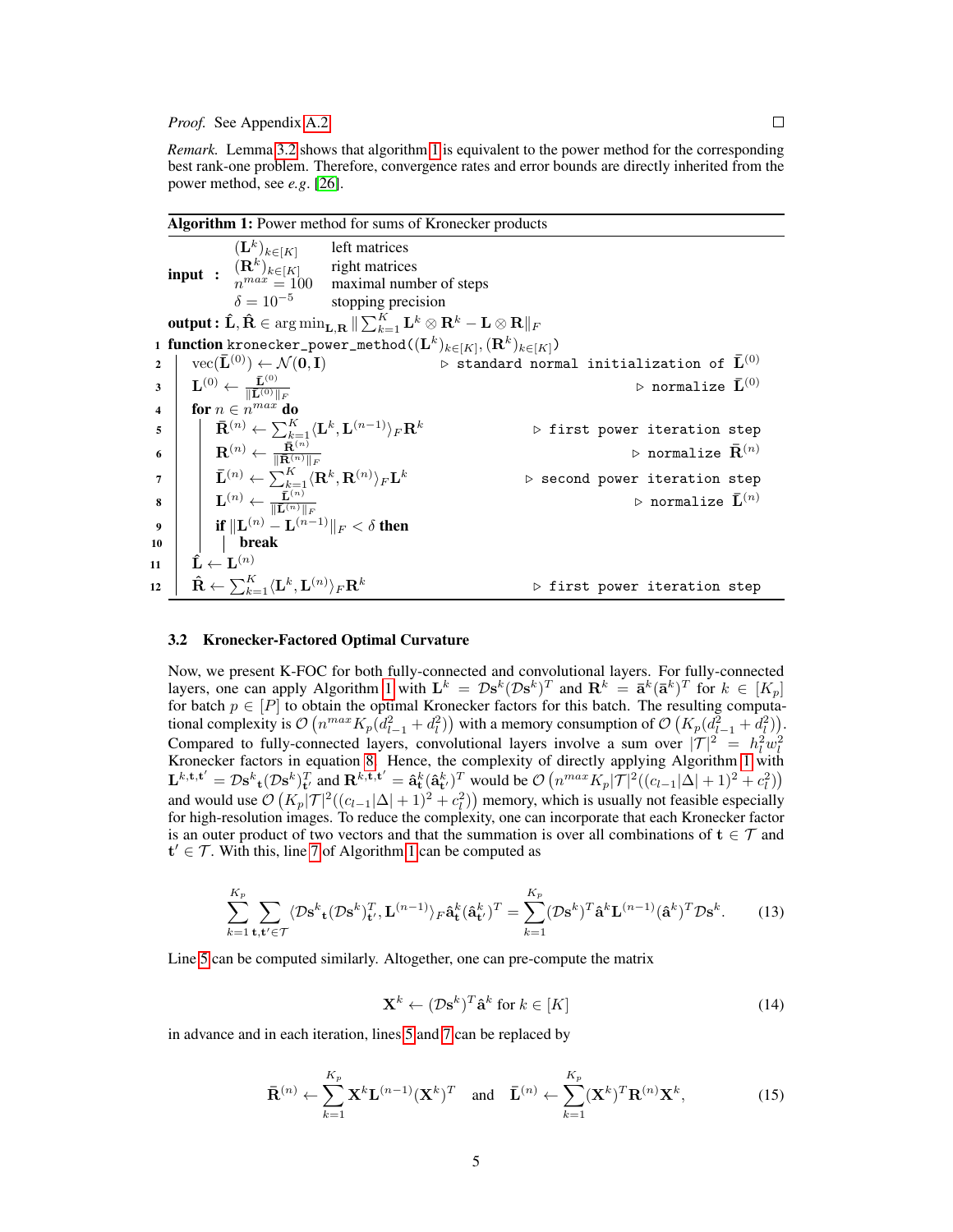respectively. The full adaption of Algorithm [1](#page-4-1) for convolutions is shown in Algorithm [2.](#page-5-0)

|  |  |  | Algorithm 2: Power method for convolutions |
|--|--|--|--------------------------------------------|
|--|--|--|--------------------------------------------|

<span id="page-5-0"></span>input :  $(\mathcal{D}s^k$ pre-activation derivatives<br>activations  $(\hat{\mathbf{a}}^k)_{k \in [K]}$  activations n maximal number of steps  $\delta = 10^{-5}$ stopping precision output :  $\mathbf{\hat{L}}, \mathbf{\hat{R}} \in \argmin_{\mathbf{L}, \mathbf{R}} \|_{\frac{1}{k}}^1 \sum_{k=1}^K \sum_{\mathbf{t} \in \mathcal{T}} \sum_{\mathbf{t'} \in \mathcal{T}} \mathcal{D} \mathbf{s}^k{}_{\mathbf{t}} (\mathcal{D} \mathbf{s}^k)_{\mathbf{t'}}^T \otimes \mathbf{\hat{a}}_{\mathbf{t}}^k (\mathbf{\hat{a}}_{\mathbf{t'}}^k)^T - \mathbf{L} \otimes \mathbf{R} \|_F$  $_1$  function kronecker\_power\_method\_convolutions( $(\mathcal{D}{\bf s}^k)_{k \in [K]}, \mathbf{\hat{a}}^k)_{k \in [K]})$  $2 \mid \text{vec}(\bar{\mathbf{L}}^{(0)}) \leftarrow \mathcal{N}(\mathbf{0}, \mathbf{I})$  b standard normal initialization of  $\bar{\mathbf{L}}^{(0)}$  $\mathbf{B}=\left\Vert \mathbf{L}^{(0)}\leftarrow\frac{\bar{\mathbf{L}}^{(0)}}{\Vert\bar{\mathbf{L}}^{(0)}\Vert_{F}}\right\Vert$  $\rhd$  normalize  $\bar{\mathbf{L}}^{(0)}$  $\mathbf{A} \quad | \quad \mathbf{X}^k \leftarrow (\mathcal{D}\mathbf{s}^k)^T \mathbf{\hat{a}}^k$  $\triangleright$  pre-compute  $\mathbf{X}^k$ 5 for  $n \in n^{max}$  do  $\mathbf{6} \quad | \quad \bar{\mathbf{R}}^{(n)} \leftarrow \sum_{k=1}^K \mathbf{X}^k \mathbf{L}^{(n-1)}(\mathbf{X}^k)$  $\triangleright$  first power iteration step  $\begin{array}{c|c} \mathbf{7} & \mathbf{R}^{(n)} \leftarrow \frac{\bar{\mathbf{R}}^{(n)}}{\Vert \bar{\mathbf{R}}^{(n)} \Vert_F} \end{array}$  $\triangleright$  normalize  $\bar{\mathbf{R}}^{(n)}$  $\mathbf{s} \quad | \quad \bar{\mathbf{L}}^{(n)} \leftarrow \sum_{k=1}^{K}(\mathbf{X}^{k})$  $D$  second power iteration step  $\mathbf{y} \quad \bigg| \quad \bigg| \quad \mathbf{L}^{(n)} \leftarrow \frac{\bar{\mathbf{L}}^{(n)}}{\|\bar{\mathbf{L}}^{(n)}\|_F}$  $\rhd$  normalize  $\bar{\mathbf{L}}^{(n)}$ 10  $\quad \parallel \quad \textbf{if} \, \Vert \mathbf{L}^{(n)} - \mathbf{L}^{(n-1)} \Vert_F < \delta \textbf{ then}$  $11$  | break 12  $\mid \textbf{ \hat L} \leftarrow \textbf{L}^{(n)}$ 13  $\hat{\mathbf{R}} \leftarrow \frac{1}{k} \sum_{k=1}^{K_p} \mathbf{X}^k \mathbf{L}^{(n)}(\mathbf{X}^k)$  $\triangleright$  first power iteration step

The computational complexity hence reduces to  $\mathcal{O}(K_p(c_{l-1}|\Delta|+1)|\mathcal{T}|c_l + n^{max}K_p(c_{l-1}|\Delta|+1)$  $c_l((c_{l-1}|\Delta| + 1) + c_l))$ . Moreover, only  $\mathcal{O}((c_{l-1}|\Delta| + 1)^2 + c_l^2 + K_p|\mathcal{T}|((c_{l-1}|\Delta| + 1) + c_l))$ memory is needed. This is of the same order as K-FAC if  $|\mathcal{T}| > n^{max} \max\{c_{l-1}|\Delta| + 1, c_l\}$ . Furthermore, we note that the adaption of the power method for convolutions can also be applied to fully-connected layers by viewing them as convolutional layers with  $\mathcal{T} = \{(1, 1)\}\.$  While the complexity usually increases to  $\mathcal{O}(K_p d_{l-1} d_l + n^{max} K_p d_{l-1} d_l (d_{l-1} + d_l))$  with this approach, the memory needed is reduced for large batch sizes to  $\mathcal{O}\left(d_{l-1}^2 + d_l^2 + K_p(d_{l-1} + d_l)\right)$ .

So far, with this method, optimal factors for a batch of samples can be found with a practical complexity and memory consumption. However, the optimal factors  $(\mathbf{L}^p, \mathbf{R}^p)$  for the batches  $B_p, p \in [P]$  additionally need to be aggregated to obtain the FIM. Similar to K-FAC, independence between different batches can be assumed and the FIM could be estimated as  ${\bf F}_l \approx (\sum_{p=1}^P {\bf L}^p) \otimes$  $(\frac{1}{P} \sum_{p=1}^{P} \mathbf{R}^p)$ , denoted as K-FOC\_approx in the following. Empirically, this does not hold in general and the approximation quality worsens for small batch sizes. Another possibility is to collect all factors in one step. In a second step the optimal factors  $\mathbf{\hat{L}}, \mathbf{\hat{R}} \in \argmin_{\mathbf{L}, \mathbf{R}} \| \sum_{p=1}^{P} \mathbf{L}^p \otimes \frac{1}{P} \mathbf{R}^p - \mathbf{L} \otimes \mathbf{R} \|_F$ can be computed using the power method and the estimate of the FIM is given by  $\mathbf{F}_l \approx \hat{\mathbf{L}} \otimes \hat{\mathbf{R}}$ . A drawback of this method is that the factors of all batches need to be kept in memory.

A trade-off between approximation quality and memory consumption is approximating the running average  $\mathbf{\hat{L}}, \mathbf{\hat{R}} \in \argmin_{\mathbf{L}, \mathbf{R}} \| \mathbf{\hat{L}}^{p-1} \otimes \frac{p-1}{p} \mathbf{\hat{R}}^{p-1} + \mathbf{L}^p \otimes \frac{1}{p} \mathbf{R}^p - \mathbf{L} \otimes \mathbf{R} \|_F$  with  $\mathbf{\hat{L}}^1 = \mathbf{L}^1, \mathbf{\hat{R}}^1 = \mathbf{R}^1$ for each batch. The FIM can then be approximated as  $\mathbf{F}_l \approx \mathbf{\hat{L}}^P \otimes \mathbf{\hat{R}}^P$  and only the running average and the current matrices need to be kept in memory resulting in the same memory consumption as K-FOC\_approx with a small additional computational overhead. We denote this variant of K-FOC as K-FOC\_running. Next, we evaluate the proposed approaches empirically.

## 4 Experiments and Results

We now present our experiments, which are designed to check the approximation quality of the K-FOC when compared to the K-FAC. To compute the FIM, we draw one sample from the model's predictive distribution for each data point and use the same samples for the ground truth block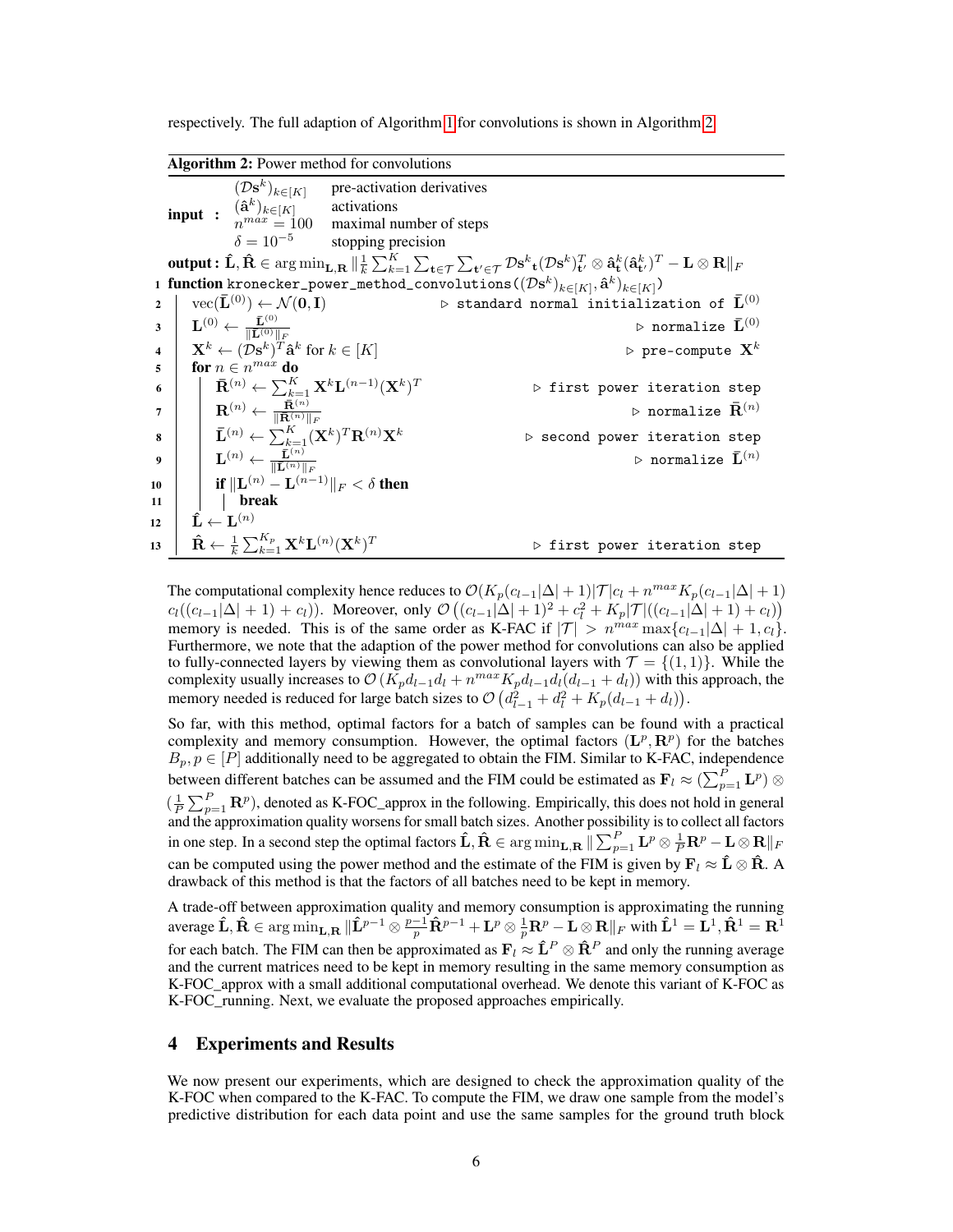<span id="page-6-0"></span>

Figure 1: Comparison of the relative Frobenius error for diagonal approximations (orange), K-FAC (green) and K-FOC (blue and red) for different batch sizes for the first (left) and second (right) layer of the relative network architecture. The two fully-connected layers trained on the Boston Housing dataset are in the first row and the convolutional layers learned on MNIST are in the second row. The light area shows the minimal and maximal values among ten independent runs while the thick lines are the mean errors. For K-FOC, both aggregation strategies as described in section [3.2](#page-4-0) are depicted.

diagonal FIM as for all approximations. To this end, we compare the relative Frobenius error with respect to the ground-truth FIM. All experiments are implemented in PyTorch [\[24\]](#page-8-12) on top of the curvature library [\[17,](#page-8-7) [10,](#page-8-13) [30\]](#page-9-7) and are run on an Nvidia RTX 3060 GPU.

#### 4.1 Fully-Connected Layers

Experiment Set-up. To validate the method on fully-connected layers, we train a fully-connected neural network with one hidden layer on the three UCI datasets Boston Housing, Concrete Compression Strength and Energy Efficiency, following Hernández-Lobato and Adams [\[9\]](#page-8-14) and Lee et al. [\[17\]](#page-8-7). Similar to their work, the hidden layer also consists of 50 units. For all three datasets, the FIM is computed over the full dataset.

Results. The first row of Figure [1](#page-6-0) shows the results of the fully-connected network for the Boston Housing dataset. The results on the other UCI datasets show a similar qualitative behavior and are shown in Appendix [A.3.](#page-12-0) For each method, the mean error is depicted with a thick line in addition to the minimal and maximal value among the ten runs in the light area. One can observe that K-FAC is strictly better in terms of the Frobenius error compared to the diagonal approximation. The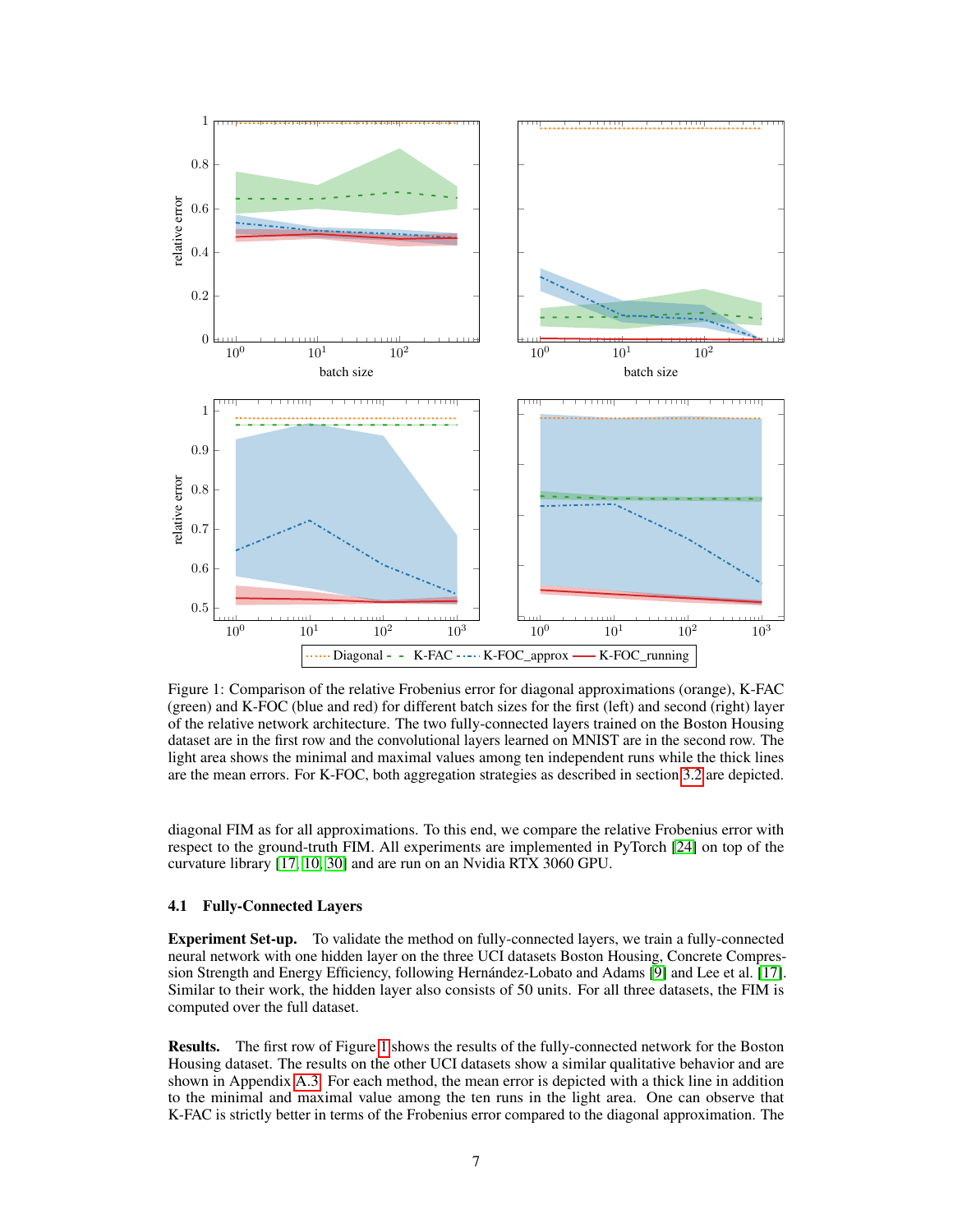K-FOC approximation with the independence assumptions (K-FOC approx) usually improves with an increasing batch size and surpasses K-FAC starting at around a batch size of 10. The K-FOC approximation that estimates the running average (K-FOC\_running) performs best even though the difference between the two K-FOC methods diminishes for large batch sizes. The runtime for this experiment is analyzed in Appendix [A.4.](#page-13-0)

#### 4.2 Convolutional Layers

Experiment Set-up. For convolutional layers, the method is validated on the first two convolutional layers of a LeNet-5 [\[15\]](#page-8-15) architecture on the MNIST dataset [\[16\]](#page-8-16). The FIM and its approximations are computed over the training split of the dataset.

Results. In the second row of Figure [1,](#page-6-0) one can see the relative error on the first two convolutional layers. Similar to the fully-connected experiment, one can observe that K-FOC approx is usually closer to the block-diagonal matrix than the K-FAC and the diagonal approximation. Nonetheless, the approximation quality highly depends on the specific run and the variance between the runs is in general high. K-FOC\_running consistently outperforms all other methods by a large margin and has a lower variance than K-FOC\_approx. For both K-FOC methods, the relative error decreases with an increasing batch size, which is not the case for K-FAC or the diagonal method.

# 5 Conclusion

In this paper, we propose the Kronecker-Factored Optimal Curvature (K-FOC) in order to compute the Fisher Information Matrix (FIM) more accurately, while preserving the Kronecker structure. Our algorithm relies on an optimization formulation over the sums of Kronecker products. Concretely, we show that this formulation is equivalent to the best rank-one approximation problem and prove that the power iteration method can converge to an optimal rank-one solution. While the analysis of computational complexities is detailed in the paper, we perform experiments to demonstrate that the K-FOC can yield higher accuracy than the widely adopted K-FAC method.

## Acknowledgments and Disclosure of Funding

We would like to acknowledge the support of Helmholtz Association, the project ARCHES (contract number ZT-0033), the Initiative and Networking Fund (INF) under the Helmholtz AI platform grant agreement (ID ZT-I-PF-5-1) and lastly, the EU Horizon 2020 project RIMA under the grant agreement number 824990.

#### References

- <span id="page-7-2"></span>[1] J. Ba, R. B. Grosse, and J. Martens. Distributed second-order optimization using kronecker-factored approximations. In *5th International Conference on Learning Representations, ICLR 2017, Toulon, France, April 24-26, 2017, Conference Track Proceedings*, 2017.
- <span id="page-7-5"></span>[2] D. Bindel. Power iteration, 2016. URL [https://www.cs.cornell.edu/~bindel/class/](https://www.cs.cornell.edu/~bindel/class/cs6210-f16/lec/2016-10-17.pdf) [cs6210-f16/lec/2016-10-17.pdf](https://www.cs.cornell.edu/~bindel/class/cs6210-f16/lec/2016-10-17.pdf).
- <span id="page-7-6"></span>[3] A. Blum, J. Hopcroft, and R. Kannan. *Best-Fit Subspaces and Singular Value Decomposition (SVD)*, page 29–61. Cambridge University Press, 2020. doi: 10.1017/9781108755528.003.
- <span id="page-7-0"></span>[4] F. Dangel, F. Kunstner, and P. Hennig. Backpack: Packing more into backprop. In *International Conference on Learning Representations*, 2020.
- <span id="page-7-3"></span>[5] E. Daxberger, A. Kristiadi, A. Immer, R. Eschenhagen, M. Bauer, and P. Hennig. Laplace redux–effortless bayesian deep learning. *arXiv preprint arXiv:2106.14806*, 2021.
- <span id="page-7-4"></span>[6] C. Eckart and G. Young. The approximation of one matrix by another of lower rank. *Psychometrika*, 1 (3):211–218, 1936. ISSN 0033-3123. doi: 10.1007/BF02288367. URL [https://link.springer.com/](https://link.springer.com/article/10.1007%2FBF02288367) [article/10.1007%2FBF02288367](https://link.springer.com/article/10.1007%2FBF02288367).
- <span id="page-7-1"></span>[7] J. Gawlikowski, C. R. N. Tassi, M. Ali, J. Lee, M. Humt, J. Feng, A. Kruspe, R. Triebel, P. Jung, R. Roscher, et al. A survey of uncertainty in deep neural networks. *arXiv preprint arXiv:2107.03342*, 2021.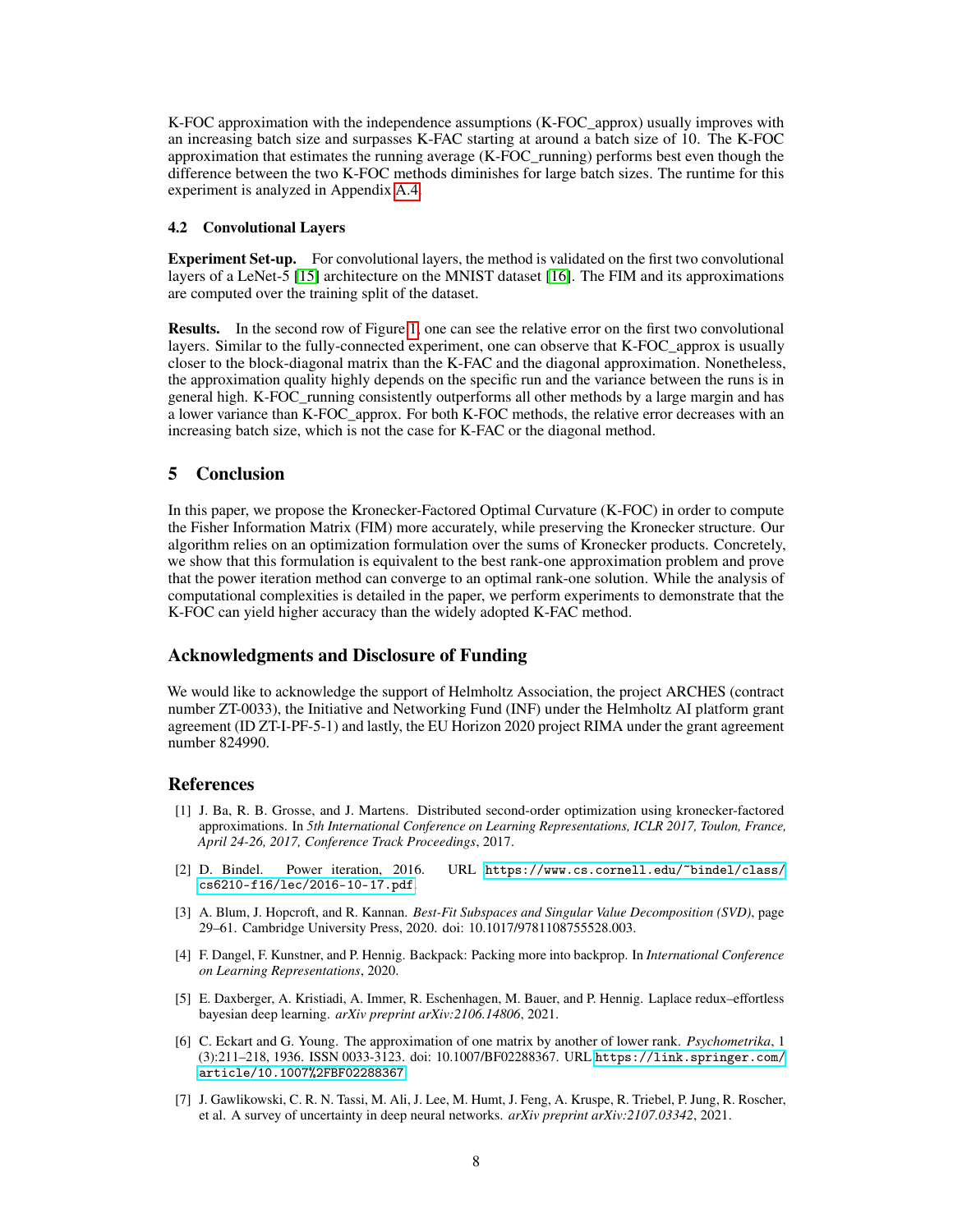- <span id="page-8-11"></span>[8] R. Grosse and J. Martens. A kronecker-factored approximate fisher matrix for convolution layers. In M. F. Balcan and K. Q. Weinberger, editors, *Proceedings of The 33rd International Conference on Machine Learning*, volume 48 of *Proceedings of Machine Learning Research*, pages 573–582, New York, New York, USA, 2016. PMLR. URL <http://proceedings.mlr.press/v48/grosse16.html>.
- <span id="page-8-14"></span>[9] J. M. Hernández-Lobato and R. P. Adams. Probabilistic backpropagation for scalable learning of bayesian neural networks. In *Proceedings of the 32nd International Conference on International Conference on Machine Learning - Volume 37*, ICML'15, page 1861–1869. JMLR.org, 2015.
- <span id="page-8-13"></span>[10] M. Humt, J. Lee, and R. Triebel. Bayesian optimization meets laplace approximation for robotic introspection. *arXiv preprint arXiv:2010.16141*, 2020.
- <span id="page-8-9"></span>[11] T.-C. Kao, K. T. Jensen, A. Bernacchia, and G. Hennequin. Natural continual learning: success is a journey, not (just) a destination. *arXiv preprint arXiv:2106.08085*, 2021.
- <span id="page-8-5"></span>[12] R. Karakida, S. Akaho, and S.-i. Amari. Universal statistics of fisher information in deep neural networks: Mean field approach. In *The 22nd International Conference on Artificial Intelligence and Statistics*, pages 1032–1041. PMLR, 2019.
- <span id="page-8-4"></span>[13] J. Kirkpatrick, R. Pascanu, N. Rabinowitz, J. Veness, G. Desjardins, A. A. Rusu, K. Milan, J. Quan, T. Ramalho, A. Grabska-Barwinska, et al. Overcoming catastrophic forgetting in neural networks. *Proceedings of the national academy of sciences*, 114(13):3521–3526, 2017.
- <span id="page-8-10"></span>[14] A. Kristiadi, M. Hein, and P. Hennig. Learnable uncertainty under laplace approximations. *arXiv preprint arXiv:2010.02720*, 2020.
- <span id="page-8-15"></span>[15] Y. LeCun, B. Boser, J. S. Denker, D. Henderson, R. E. Howard, W. Hubbard, and L. D. Jackel. Backpropagation applied to handwritten zip code recognition. *Neural Computation*, 1(4):541–551, 1989. doi: 10.1162/neco.1989.1.4.541.
- <span id="page-8-16"></span>[16] Y. LeCun, L. Bottou, Y. Bengio, and P. Haffner. Gradient-based learning applied to document recognition. *Proceedings of the IEEE*, 86(11):2278–2324, 1998. ISSN 00189219. doi: 10.1109/5.726791.
- <span id="page-8-7"></span>[17] J. Lee, M. Humt, J. Feng, and R. Triebel. Estimating model uncertainty of neural networks in sparse information form. In H. D. III and A. Singh, editors, *Proceedings of the 37th International Conference on Machine Learning*, volume 119 of *Proceedings of Machine Learning Research*, pages 5702–5713. PMLR, 13–18 Jul 2020. URL <https://proceedings.mlr.press/v119/lee20b.html>.
- <span id="page-8-6"></span>[18] J. Lee, J. Feng, M. Humt, M. G. Müller, and R. Triebel. Trust your robots! predictive uncertainty estimation of neural networks with sparse gaussian processes. In *5th Annual Conference on Robot Learning*, 2021.
- <span id="page-8-0"></span>[19] A. Ly, M. Marsman, J. Verhagen, R. P. Grasman, and E.-J. Wagenmakers. A tutorial on fisher information. *Journal of Mathematical Psychology*, 80:40–55, 2017.
- <span id="page-8-1"></span>[20] D. J. MacKay. A practical bayesian framework for backpropagation networks. *Neural computation*, 4(3): 448–472, 1992.
- <span id="page-8-3"></span>[21] J. Martens and R. Grosse. Optimizing neural networks with kronecker-factored approximate curvature. In F. Bach and D. Blei, editors, *Proceedings of the 32nd International Conference on Machine Learning*, volume 37 of *Proceedings of Machine Learning Research*, pages 2408–2417, Lille, France, 2015. PMLR. URL <http://proceedings.mlr.press/v37/martens15.html>.
- <span id="page-8-2"></span>[22] K. Osawa, S. Swaroop, M. E. E. Khan, A. Jain, R. Eschenhagen, R. E. Turner, and R. Yokota. Practical deep learning with bayesian principles. In H. Wallach, H. Larochelle, A. Beygelzimer, F. d'Alché-Buc, E. Fox, and R. Garnett, editors, *Advances in Neural Information Processing Systems*, volume 32. Curran Associates, Inc., 2019.
- <span id="page-8-8"></span>[23] K. Osawa, Y. Tsuji, Y. Ueno, A. Naruse, R. Yokota, and S. Matsuoka. Large-scale distributed second-order optimization using kronecker-factored approximate curvature for deep convolutional neural networks. In *Proceedings of the IEEE/CVF Conference on Computer Vision and Pattern Recognition*, pages 12359– 12367, 2019.
- <span id="page-8-12"></span>[24] A. Paszke, S. Gross, F. Massa, A. Lerer, J. Bradbury, G. Chanan, T. Killeen, Z. Lin, N. Gimelshein, L. Antiga, A. Desmaison, A. Kopf, E. Yang, Z. DeVito, M. Raison, A. Tejani, S. Chilamkurthy, B. Steiner, L. Fang, J. Bai, and S. Chintala. Pytorch: An imperative style, highperformance deep learning library. In H. Wallach, H. Larochelle, A. Beygelzimer, F. d'Alché-Buc, E. Fox, and R. Garnett, editors, *Advances in Neural Information Processing Systems 32*, pages 8024–8035. Curran Associates, Inc., 2019. URL [http://papers.neurips.cc/paper/](http://papers.neurips.cc/paper/9015-pytorch-an-imperative-style-high-performance-deep-learning-library.pdf) [9015-pytorch-an-imperative-style-high-performance-deep-learning-library.pdf](http://papers.neurips.cc/paper/9015-pytorch-an-imperative-style-high-performance-deep-learning-library.pdf).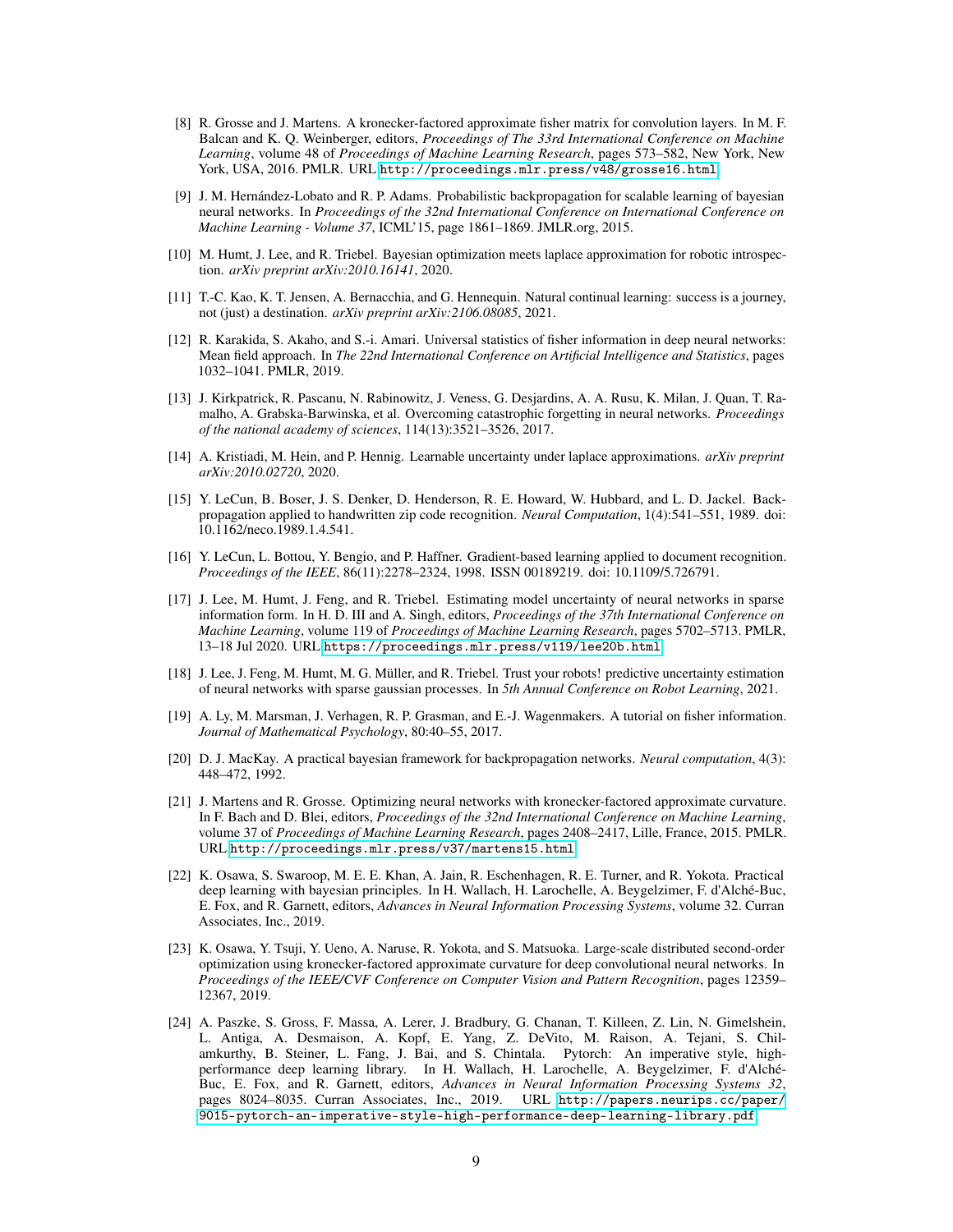- <span id="page-9-5"></span>[25] C. S. Perone, R. P. Silveira, and T. Paula. L2m: Practical posterior laplace approximation with optimizationdriven second moment estimation. *arXiv preprint arXiv:2107.04695*, 2021.
- <span id="page-9-6"></span>[26] A. Quarteroni, R. Sacco, and F. Saleri. *Numerical Mathematics*, volume 37. Springer, 01 2007. ISBN 978-1-4757-7394-1. doi: 10.1007/b98885.
- <span id="page-9-0"></span>[27] H. Ritter, A. Botev, and D. Barber. Online structured laplace approximations for overcoming catastrophic forgetting. In S. Bengio, H. Wallach, H. Larochelle, K. Grauman, N. Cesa-Bianchi, and R. Garnett, editors, *Advances in Neural Information Processing Systems*, volume 31. Curran Associates, Inc., 2018.
- <span id="page-9-1"></span>[28] H. Ritter, A. Botev, and D. Barber. A scalable laplace approximation for neural networks. In *6th International Conference on Learning Representations, ICLR 2018-Conference Track Proceedings*, volume 6. International Conference on Representation Learning, 2018.
- <span id="page-9-4"></span>[29] A. Sharma, N. Azizan, and M. Pavone. Sketching curvature for efficient out-of-distribution detection for deep neural networks. *arXiv preprint arXiv:2102.12567*, 2021.
- <span id="page-9-7"></span>[30] K. Shinde, J. Lee, M. Humt, A. Sezgin, and R. Triebel. Learning multiplicative interactions with bayesian neural networks for visual-inertial odometry. *arXiv preprint arXiv:2007.07630*, 2020.
- <span id="page-9-3"></span>[31] Z. Tang, F. Jiang, M. Gong, H. Li, Y. Wu, F. Yu, Z. Wang, and M. Wang. Skfac: Training neural networks with faster kronecker-factored approximate curvature. In *Proceedings of the IEEE/CVF Conference on Computer Vision and Pattern Recognition*, pages 13479–13487, 2021.
- <span id="page-9-2"></span>[32] G. Zhang, S. Sun, D. Duvenaud, and R. Grosse. Noisy natural gradient as variational inference. In J. Dy and A. Krause, editors, *Proceedings of the 35th International Conference on Machine Learning*, volume 80 of *Proceedings of Machine Learning Research*, pages 5852–5861. PMLR, 10–15 Jul 2018.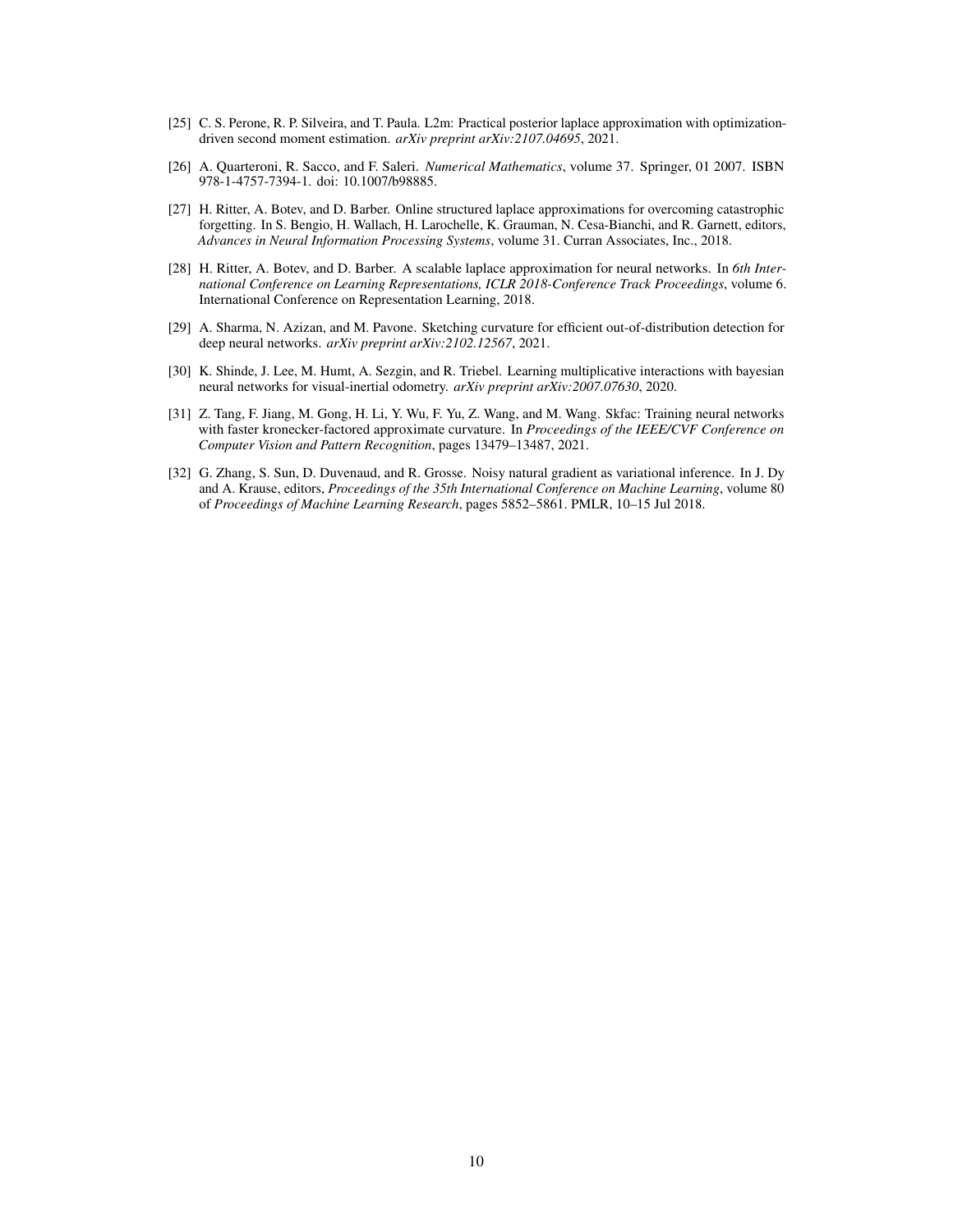# A Appendix

# <span id="page-10-0"></span>A.1 Proof of Lemma [3.1](#page-3-3)

**Lemma [3.1.](#page-3-3)** *Let*  $M, N, K \in \mathbb{N}$ ,  $\mathbf{L}^k \in \mathbb{R}^{M \times M}$  and  $\mathbf{R}^k \in \mathbb{R}^{N \times N}$  for  $k \in [K]$ . Then

$$
\|\sum_{k=1}^K \mathbf{L}^k \otimes \mathbf{R}^k - \mathbf{L} \otimes \mathbf{R}\|_F = \|\sum_{k=1}^K \text{vec}(\mathbf{L}^k) \,\text{vec}(\mathbf{R}^k)^T - \text{vec}(\mathbf{L}) \,\text{vec}(\mathbf{R})^T\|_F. \tag{11}
$$

*Proof.* Let  $i, j \in [MN]$ . Then the  $i, j$ -th entry of the left matrix is

$$
\left(\sum_{k=1}^{K} \mathbf{L}^{k} \otimes \mathbf{R}^{k} - \mathbf{L} \otimes \mathbf{R}\right)_{i,j} = \sum_{k=1}^{K} \mathbf{L}_{i_{1},j_{1}}^{k} \mathbf{R}_{i_{2},j_{2}}^{k} - \mathbf{L}_{i_{1},j_{1}} \mathbf{R}_{i_{2},j_{2}}
$$
\n
$$
= \left(\sum_{k=1}^{K} \text{vec}(\mathbf{L}^{k}) \text{vec}(\mathbf{R}^{k})^{T} - \text{vec}(\mathbf{L}) \text{vec}(\mathbf{R})^{T}\right)_{M(i_{1}-1)+j_{1},N(i_{2}-1)+j_{2}}, \qquad (16)
$$

with  $i = N(i_1 - 1) + i_2$ ,  $j = N(j_1 - 1) + j_2$ . Hence, both matrices have the same entries and only the order of the entries is in general different. Therefore, the sum over the squared entries and thus the Frobenius norm is the same

$$
\|\sum_{k=1}^{K} \mathbf{L}^{k} \otimes \mathbf{R}^{k} - \mathbf{L} \otimes \mathbf{R} \|_{F}^{2} = \sum_{i=1}^{M^{2}} \sum_{j=1}^{N^{2}} \left( \sum_{k=1}^{K} \mathbf{L}^{k} \otimes \mathbf{R}^{k} - \mathbf{L} \otimes \mathbf{R} \right)_{i,j}^{2}
$$
\n
$$
= \sum_{i_{1},j_{1}=1}^{N} \sum_{i_{2},j_{2}=1}^{M} \left( \sum_{k=1}^{K} \mathbf{L}^{k} \otimes \mathbf{R}^{k} - \mathbf{L} \otimes \mathbf{R} \right)_{N(i_{1}-1)+i_{2},N(j_{1}-1)+j_{2}}^{2}
$$
\n
$$
= \sum_{i_{1},j_{1}=1}^{N} \sum_{i_{2},j_{2}=1}^{M} \left( \sum_{k=1}^{K} \mathbf{L}_{i_{1},j_{1}}^{k} \otimes \mathbf{R}_{i_{2},j_{2}}^{k} - \mathbf{L}_{i_{1},j_{1}} \otimes \mathbf{R}_{i_{2},j_{2}} \right)^{2}
$$
\n
$$
= \sum_{i_{1},j_{1}=1}^{N} \sum_{i_{2},j_{2}=1}^{M} \left( \sum_{k=1}^{K} \text{vec}(\mathbf{L}^{k}) \text{vec}(\mathbf{R}^{k})^{T} - \text{vec}(\mathbf{L}) \text{vec}(\mathbf{R})^{T} \right)_{M(i_{1}-1)+j_{1},N(i_{2}-1)+j_{2}}^{2}
$$
\n
$$
= \|\sum_{k=1}^{K} \text{vec}(\mathbf{L}^{k}) \text{vec}(\mathbf{R}^{k})^{T} - \text{vec}(\mathbf{L}) \text{vec}(\mathbf{R})^{T} \|_{F}^{2}
$$
\n(17)

## <span id="page-10-1"></span>A.2 Proof of Lemma [3.2](#page-3-2)

**Lemma [3.2.](#page-3-2)** Let  $\mathbf{A} = \sum_{k=1}^{K}$  vec $(\mathbf{L}^{k})$  vec $(\mathbf{R}^{k})^{T}$  and  $\mathbf{A} = \sum_{i=1}^{r} \sigma_{i} \mathbf{u}_{i} \mathbf{v}_{i}^{T}$  be its singular value *decomposition with*  $\sigma_1 \geq \sigma_2 \geq \cdots \geq \sigma_r > 0$  and  $\mathbf{u}_i^T \mathbf{u}_j = \mathbf{v}_i^T \mathbf{v}_j = \mathbb{1}[i = j]$ . Then there is a *solution of equation [10](#page-3-1) with*

$$
\text{vec}(\hat{\mathbf{L}}) = \mathbf{u}_1, \text{vec}(\hat{\mathbf{R}}) = \sigma_1 \mathbf{v}_1. \tag{12}
$$

*If*  $\sigma_1 > \sigma_2$ , the solution is unique up to changing the sign of both factors and Algorithm [1](#page-4-1) converges *almost surely to this solution.*

*Proof.* The main idea of the proof is to use Lemma [3.1](#page-3-3) to identify the problem with a best rank-one approximation. The algorithm then corresponds to the power method that utilizes the Kronecker factorization for a faster and memory-efficient computation of the matrix-vector products in the Kronecker matrix space.

By the Eckart–Young–Mirsky theorem [\[6\]](#page-7-4), an optimal rank-one approximation for  $\overline{A}$  in the Frobenius norm is

$$
\sigma_1 \mathbf{u}_1 \mathbf{v}_1^T \in \underset{\mathbf{\hat{A}} \in \mathbb{R}^{M^2 \times N^2}: \text{rank}(\mathbf{\hat{A}})=1}{\arg \min} \|\mathbf{A} - \mathbf{\hat{A}}\|_F, \tag{18}
$$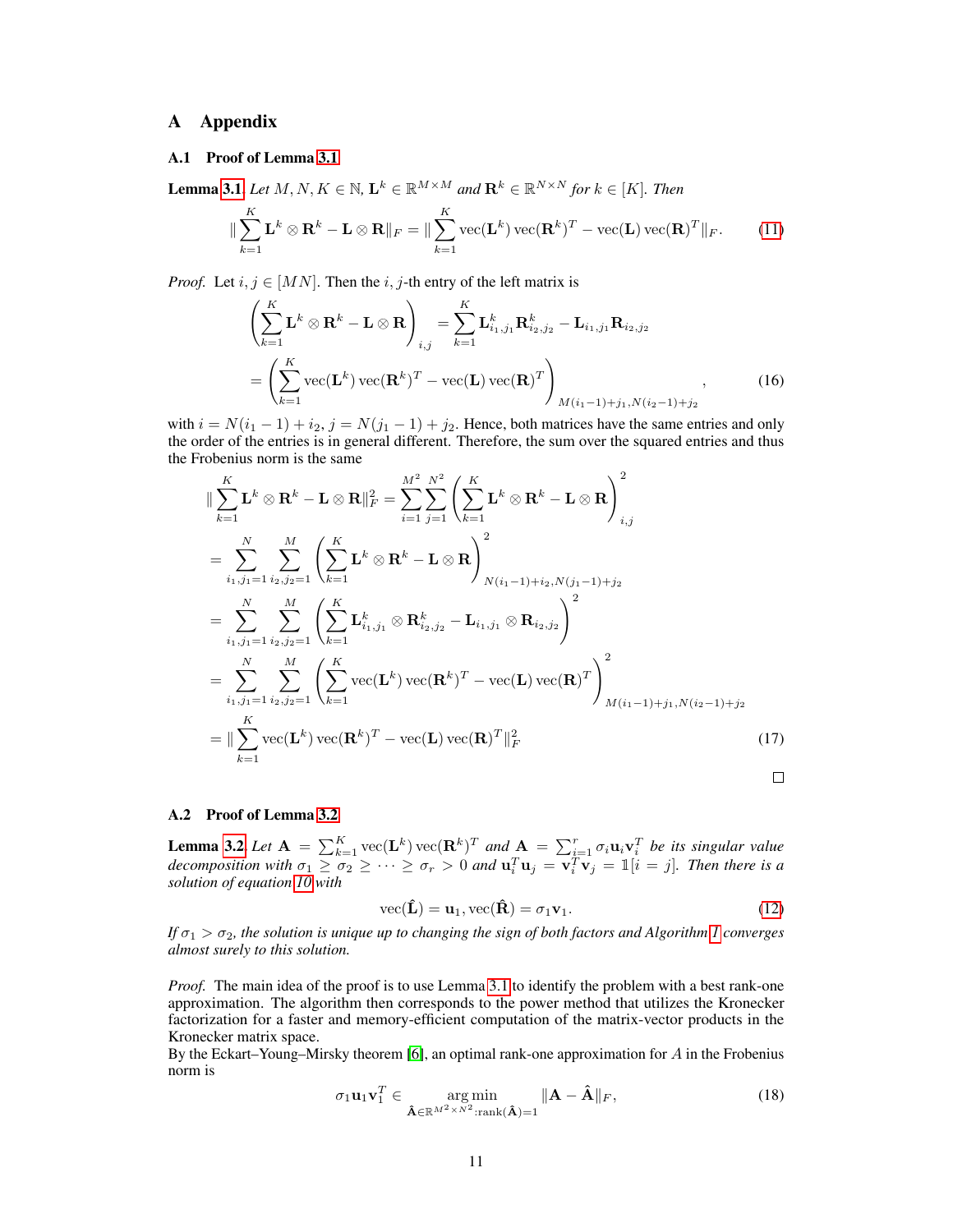which is unique up to changing the sign of both factors if  $\sigma_1 > \sigma_2$ .

Therefore, the matrices  $\hat{\bf L}$  and  $\hat{\bf R}$  that satisfy equation [\(12\)](#page-3-5) are optimal solutions of equation [\(10\)](#page-3-1). Moreover, the left factor is normalized, e.g.  $\|\mathbf{\hat{L}}\|_F = \|\mathbf{u}_1\|_2 = 1$ .

The equivalence of Algorithm [1](#page-4-1) with the power method can be seen by multiplying  $AA<sup>T</sup>$  with  $\mathrm{vec}(\mathbf{L}^{(n-1)})$  for  $\mathbf{L}^{(n-1)} \in \mathbb{R}^{N^2}$ :

$$
\mathbf{A}^T \operatorname{vec}(\mathbf{L}^{(n-1)}) = \sum_{k=1}^K \operatorname{vec}(\mathbf{R}^k) \operatorname{vec}(\mathbf{L}^k)^T \operatorname{vec}(\mathbf{L}^{(n-1)})
$$
(19)

$$
=\sum_{k=1}^{K} \langle \mathbf{L}^{k}, \mathbf{L}^{(n-1)} \rangle_{F} \operatorname{vec}(\mathbf{R}^{k})
$$
(20)

$$
= \text{vec}(\bar{\mathbf{R}}^{(n)}) \tag{21}
$$

and

$$
\mathbf{A}\mathbf{A}^T \operatorname{vec}(\mathbf{L}^{(n-1)}) = \sum_{k=1}^K \operatorname{vec}(\mathbf{L}^k) \operatorname{vec}(\mathbf{R}^k)^T \operatorname{vec}(\bar{\mathbf{R}}^{(n)})
$$
(22)

$$
=\sum_{k=1}^{K}\langle \mathbf{R}^{k}, \mathbf{\bar{R}}^{(n)}\rangle_{F} \operatorname{vec}(\mathbf{L}^{k})
$$
\n(23)

$$
= \|\bar{\mathbf{R}}^{(n)}\|_{F} \sum_{k=1}^{K} \langle \mathbf{R}^{k}, \mathbf{R}^{(n)} \rangle_{F} \operatorname{vec}(\mathbf{L}^{k})
$$
(24)

$$
= \|\bar{\mathbf{R}}^{(n)}\|_{F} \operatorname{vec}(\bar{\mathbf{L}}^{(n)}).
$$
 (25)

Hence, Algorithm [1](#page-4-1) computes the same iterations as the standard power method:

$$
\frac{\mathbf{A}\mathbf{A}^T \operatorname{vec}(\mathbf{L}^{(n-1)})}{\|\mathbf{A}\mathbf{A}^T \operatorname{vec}(\mathbf{L}^{(n-1)})\|_2} = \frac{\|\bar{\mathbf{R}}^{(n)}\|_F \operatorname{vec}(\bar{\mathbf{L}}^{(n)})}{\|\bar{\mathbf{R}}^{(n)}\|_F \|\bar{\mathbf{L}}^{(n)}\|_F} = \frac{\operatorname{vec}(\bar{\mathbf{L}}^{(n)})}{\|\bar{\mathbf{L}}^{(n)}\|_F} = \operatorname{vec}(\mathbf{L}^{(n)}).
$$
(26)

The final right factor then corresponds to  $\mathbf{A}^T$  vec $(\mathbf{L}^{(n)}) \approx \sigma_1 \mathbf{v}_1$ . For  $\sigma_1 > \sigma_2$ , the convergence properties are inherited from the power method, see *e.g.* [\[2\]](#page-7-5).  $\Box$ 

*Remark.* Even in the case when the first singular value is not (much) larger than the other singular values and no convergence is achieved, the resulting matrices of Algorithm [1](#page-4-1) are with high probability in the span of the singular vectors corresponding to the set of large singular values [\[3\]](#page-7-6). Hence, in this case, the approximation will still converge to good Kronecker factors with high probability.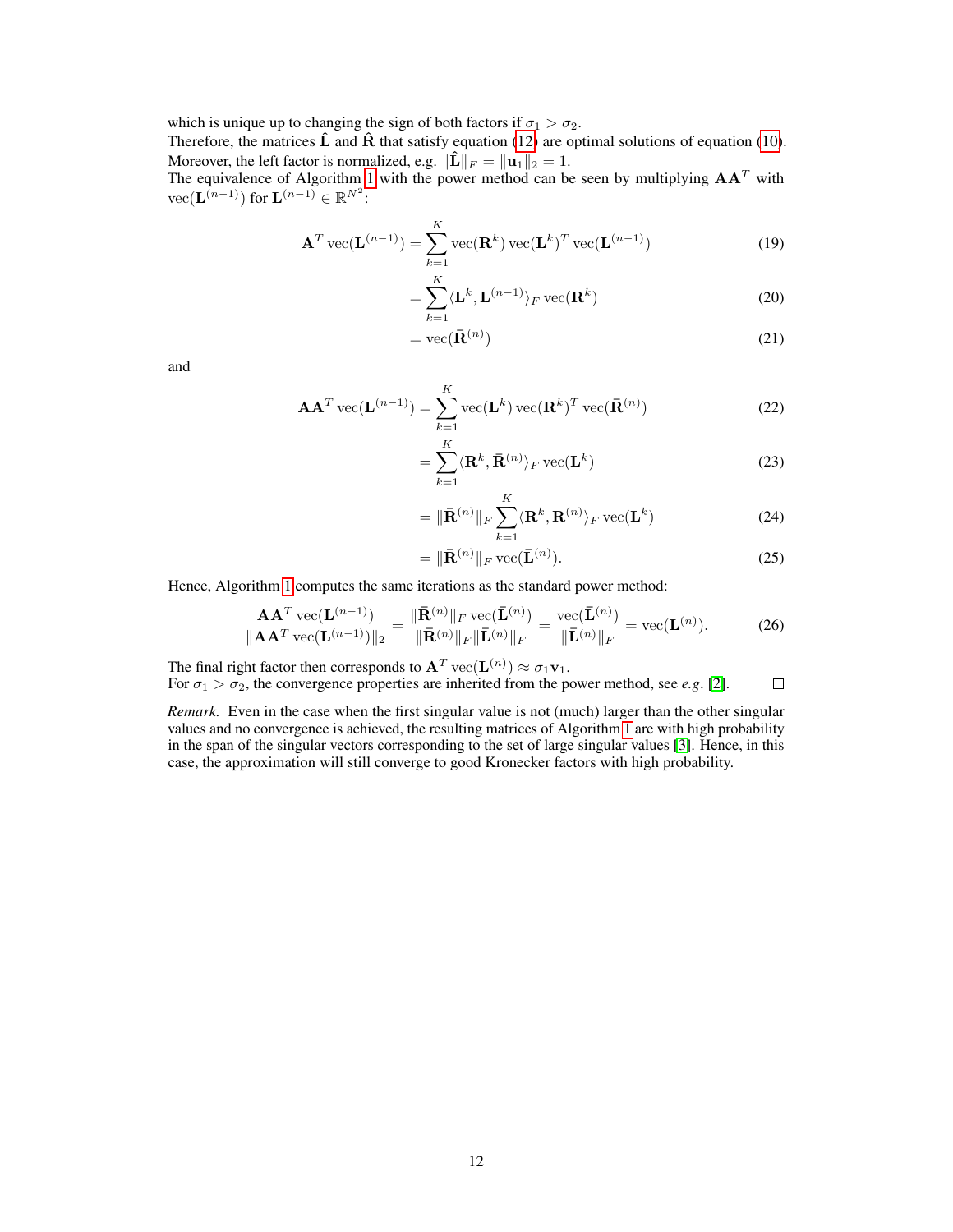# <span id="page-12-0"></span>A.3 Further Results



Figure 2: Comparison of the relative Frobenius error for diagonal approximations (orange), K-FAC (green) and K-FOC (blue and red) for different batch sizes for the first (left) and second (right) layer of the relative network architecture. The rows correspond to the fully-connected layers trained on the Concrete Compression Strength (top) and Energy Efficiency dataset (bottom), respectively. The light area shows the minimal and maximal values among ten independent runs while the thick lines are the mean errors. For K-FOC, both aggregation strategies as described in section [3.2](#page-4-0) are depicted.